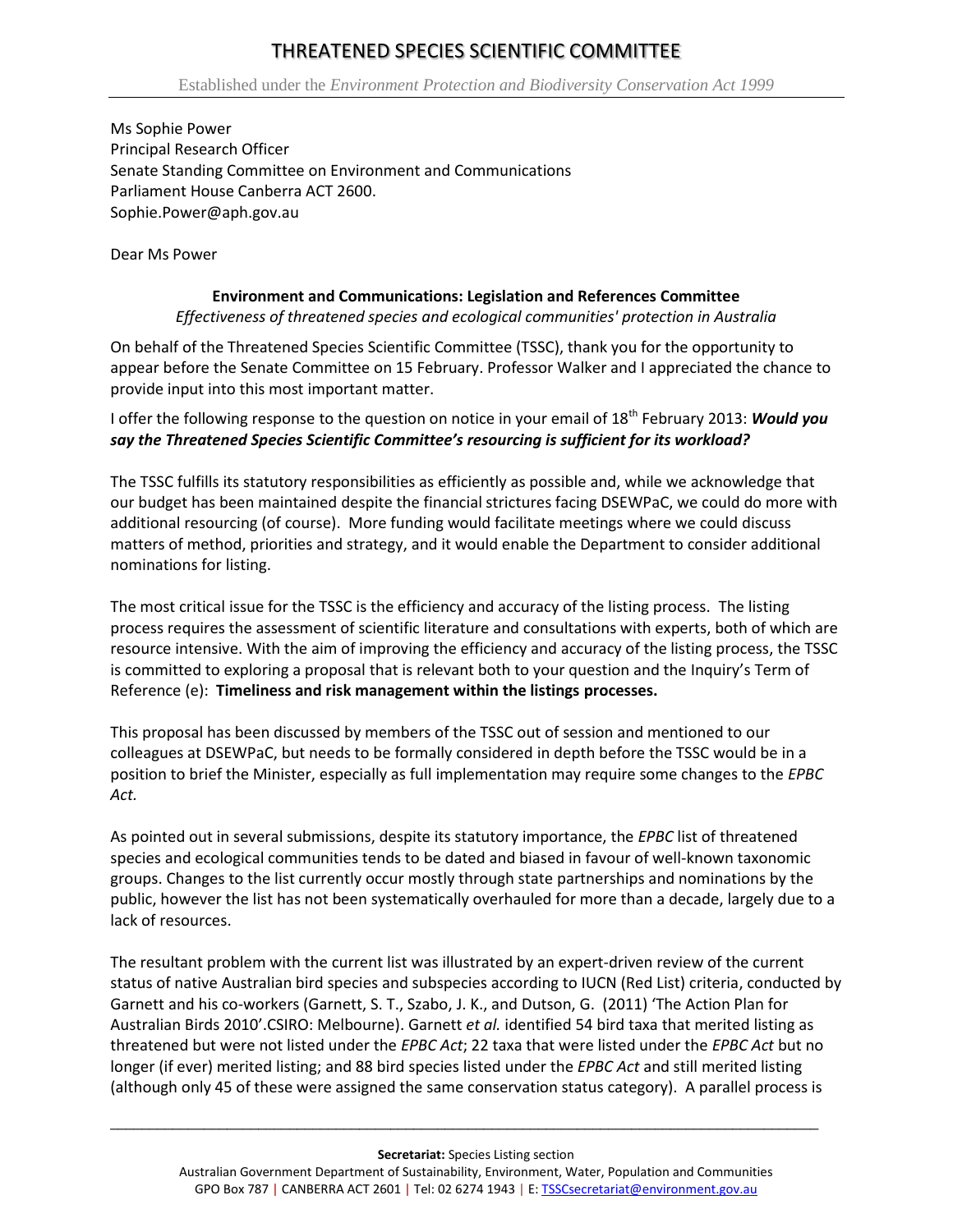being undertaken for mammals ('The Action Plan for Australian Mammals 2012', by Woinarski, Burbidge and Harrison) and preliminary results suggest that the imperfections in the EPBC Act listings are even more marked than for birds.

In addition, like most other national and international threatened species lists, the EPBC list of threatened species is biased in favor of 'iconic' species such as mammals, birds, reptiles and flowering plants, while less familiar species, like invertebrate animals and non-flowering plants, are rarely considered in the current listing process. These 'infrastructural' species have a vital role in supporting ecological communities and ecosystems, and are a vital component of 'biodiversity'. Indeed, invertebrate animals are 95 percent of all animal biodiversity, but very few invertebrate are listed as threatened species, even though it is likely that many species would qualify for listing if nominated.

A third problem is that the EPBC nomination process is technically demanding and community groups, especially Indigenous peoples, report that they feel disenfranchised as has been pointed out by the Indigenous Advisory Committee. At a recent joint meeting, representatives of the Indigenous Advisory Committee and the TSSC asked DSEWPaC staff to investigate a less-complicated 'Expression of Interest' nomination process for community groups, but the problem remains of resourcing the development of evidence required to assess the case for listing.

All these problems could possibly be efficiently addressed by the Australian government emulating the International Union of the Conservation of Nature (IUCN), by encouraging the formation of specialist, scientific, expert working groups. The IUCN Specialist Groups (see http://www.iucn.org), the members of which work pro bono, are charged with the task of regularly reviewing the status of species in various ecological or taxonomic groups and developing recommendations for listing as appropriate. In the Australian context, similar groups could additionally be charged with reviewing Expressions of Interest from the public and assembling the evidence required for listing nominated species or ecological communities. We believe that many of our academic colleagues and others with specialist knowledge would welcome involvement in tasks of this nature on a pro bono basis, along the lines developed by **IUCN.** 

The TSSC will be working through these ideas in collaboration with DSEWPaC in the upcoming months with a view to the Committee preparing a brief to the Minister. This process would still require departmental resources in the management of any working groups to ensure a consistent approach.

The Committee would also like to confirm its support for the option of 'emergency listing' as recommended by the Hawke Review of the EPBC Act (Recommendation 16), noting that this recommendation was supported in principle by the government.

Thank you for your consideration of this proposal. The TSSC would be pleased to offer additional advice if required by your inquiry.

**Yours sincerely** 

**Helene Marsh FTSE** Professor

Secretariat: Species Listing section